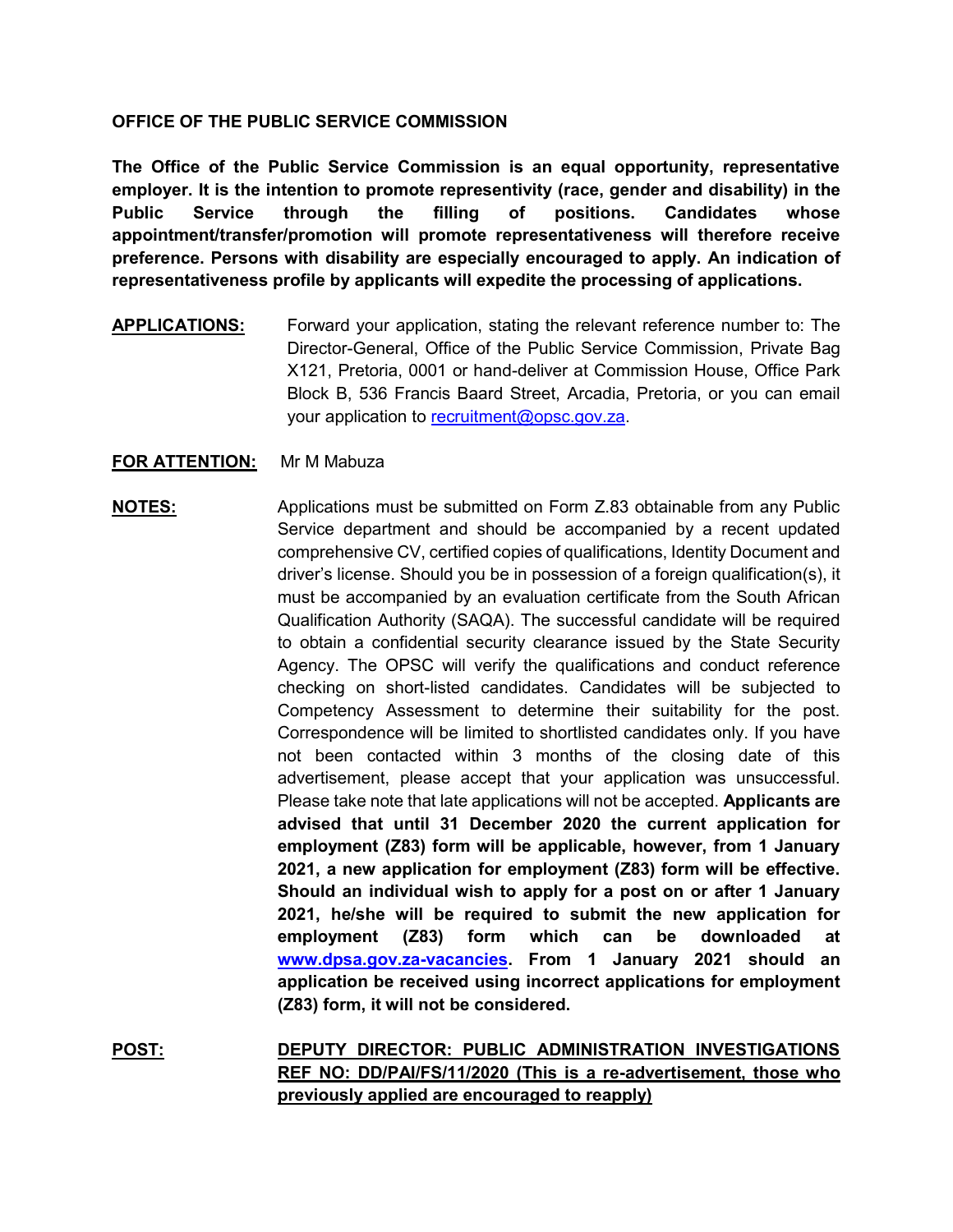**SALARY:** All-inclusive remuneration package of R869 007 per annum. The package includes a basic salary (70% of package), State's contribution to the Government Employees Pension Fund (13% of basic salary) and a flexible portion of 30% that may be structured in terms of applicable rules. The successful candidate will be required to enter into a performance agreement within three months after assumption of duty.

## **CENTRE: FREE STATE PROVINCIAL OFFICE**

- **REQUIREMENTS:** Ideal Candidate Profile: The Public Service Commission (PSC) requires the services of a technically experienced person to support it to fulfill its constitutional mandate and for this purpose she/he should have. An appropriate, recognised National Diploma/Bachelor's Degree (NQF level 6/7) in Public Administration/ Law. A post graduate qualification (NQF level 8) will be an added advantage. At least three (3) to (5) years' experience in Public Administration Investigations/ Forensic Investigations/ Fraud and Anti-Corruption at supervisory level. Knowledge and experience of the Public Service legislation, including but not limited to: The Constitution of the Republic of South Africa, the Public Service Act, the Public Service Regulations, the Public Service Commission Act, the Public Finance Management Act, National Treasury regulations and Supply Chain Management prescripts. Proven investigative and analytical skills. An understanding of the Constitutional Values and Principles (CVPs) in section 195 and how these CVPs contribute towards effective public service delivery. An understanding of how this post supports the role of the PSC regarding the CVPs. Report Writing skills. Proven computer literacy in the Microsoft Office Suite. A Valid driver's license (with the exception of disabled applicants).
- **DUTIES:** The successful candidate: Investigate complaints lodged through the PSC's Complaints Rules or of own accord into areas of Public Administration. Gather and analyse information obtained during investigations. Draft submissions, memoranda and letters emanating from investigations. Maintain the Integrated Grievance and Complaints Management System. Conduct investigative research/ evaluations on public administration practices. Draft reports with appropriate findings, recommendations/ advice / directions. Compile and make presentations on reports. Participate in the promotion and evaluation of the CVPs in section 195 of the Constitution. Conduct monthly and quarterly monitoring of the implementation of the PSC's recommendations and directions, and update relevant databases. Perform other duties relating to labour relations improvement, professional ethics and research assigned by the Provincial